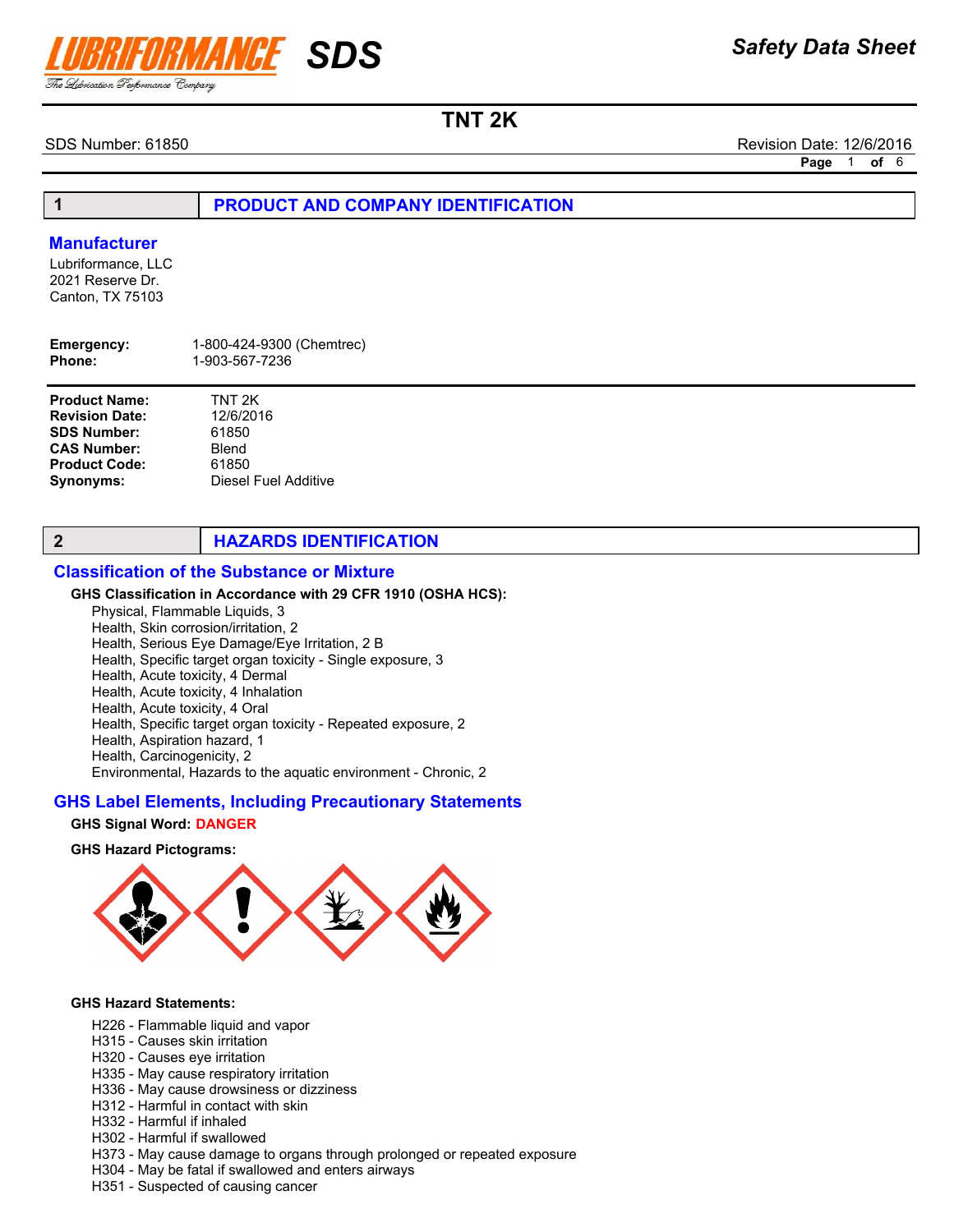

SDS Number: 61850 Revision Date: 12/6/2016

Page 2 of 6

H411 - Toxic to aquatic life with long lasting effects

#### GHS Precautionary Statements:

P210 - Keep away from heat/sparks/open flames/hot surfaces. No smoking

P240 - Ground/bond container and receiving equipment.

P261 - Avoid breathing dust/fume/gas/mist/vapors/spray.

P273 - Avoid release to the environment.

P301+310 - IF SWALLOWED: Immediately call a POISON CENTER or doctor/physician.

P302+352 - IF ON SKIN: Wash with soap and water.

P305+351+338 - IF IN EYES: Rinse continuously with water for several minutes. Remove contact lenses if present and easy to do. Continue rinsing.

P304+340 - IF INHALED: Remove victim to fresh air and keep at rest in a position comfortable for breathing.

P308+313 - IF exposed or concerned: Get medical advice/attention.

## **3** COMPOSITION/INFORMATION OF INGREDIENTS

#### Ingredients:

| <b>Chemical Name</b>           | Percentage | CAS#           |
|--------------------------------|------------|----------------|
| Light aromatic solvent naptha  | $25 - 35$  | 64742-95-6     |
| 1,2,4-Trimethylbenzene         | < 20       | 95-63-6        |
| 2-Ethyhexylnitrate             | < 15       | 27247-96-7     |
| Heavy aromatic solvent naphtha | < 15       | 64742-94-5     |
| 2-Butoxyethanol                | < 10       | $111 - 76 - 2$ |
| <b>Xylene</b>                  | $\leq 3$   | 1330-20-7      |
| <b>Naphthalene</b>             | $\leq$ 2   | $91 - 20 - 3$  |
|                                |            |                |

|             | <b>FIRST AID MEASURES</b>                      |  |
|-------------|------------------------------------------------|--|
| Inhalation: | If symptoms develop, move victim to fresh air. |  |

|                      | If symptoms persist, obtain medical attention.                                                                       |
|----------------------|----------------------------------------------------------------------------------------------------------------------|
| <b>Skin Contact:</b> | Wash with soap and water.<br>Remove contaminated clothing and wash before reuse.<br>Get medical attention if needed. |
| <b>Eve Contact:</b>  | Flush with water for several minutes.<br>If effects occur, consult a physician.                                      |
| Ingestion:           | If swallowed, do NOT induce vomiting.                                                                                |

Have the victim rinse mouth with water and then drink 2 - 4 cupfuls of water. Get immediate medical attention.

> NOTES TO PHYSICIAN: Activated charcoal mixture may be administered.

| <b>FIRE FIGHTING MEASURES</b> |
|-------------------------------|
|                               |

| <b>Flash Point:</b>        | 46 C (115 F) |
|----------------------------|--------------|
| <b>Flash Point Method:</b> | <b>PMCC</b>  |

Use dry powder, foam, or carbon dioxide fire extinguishers. Water may be ineffective unless used by experienced fire fighters.

When heated above 100 C (212 F) may undergo a self-accelerating, exothermic reaction which causes a rapid rise in temperature and pressure. Rupture of storage vessels and fire should be anticipated in case of such temperature. Spray storage vessels with water to maintain temperature below 100 C (212 F).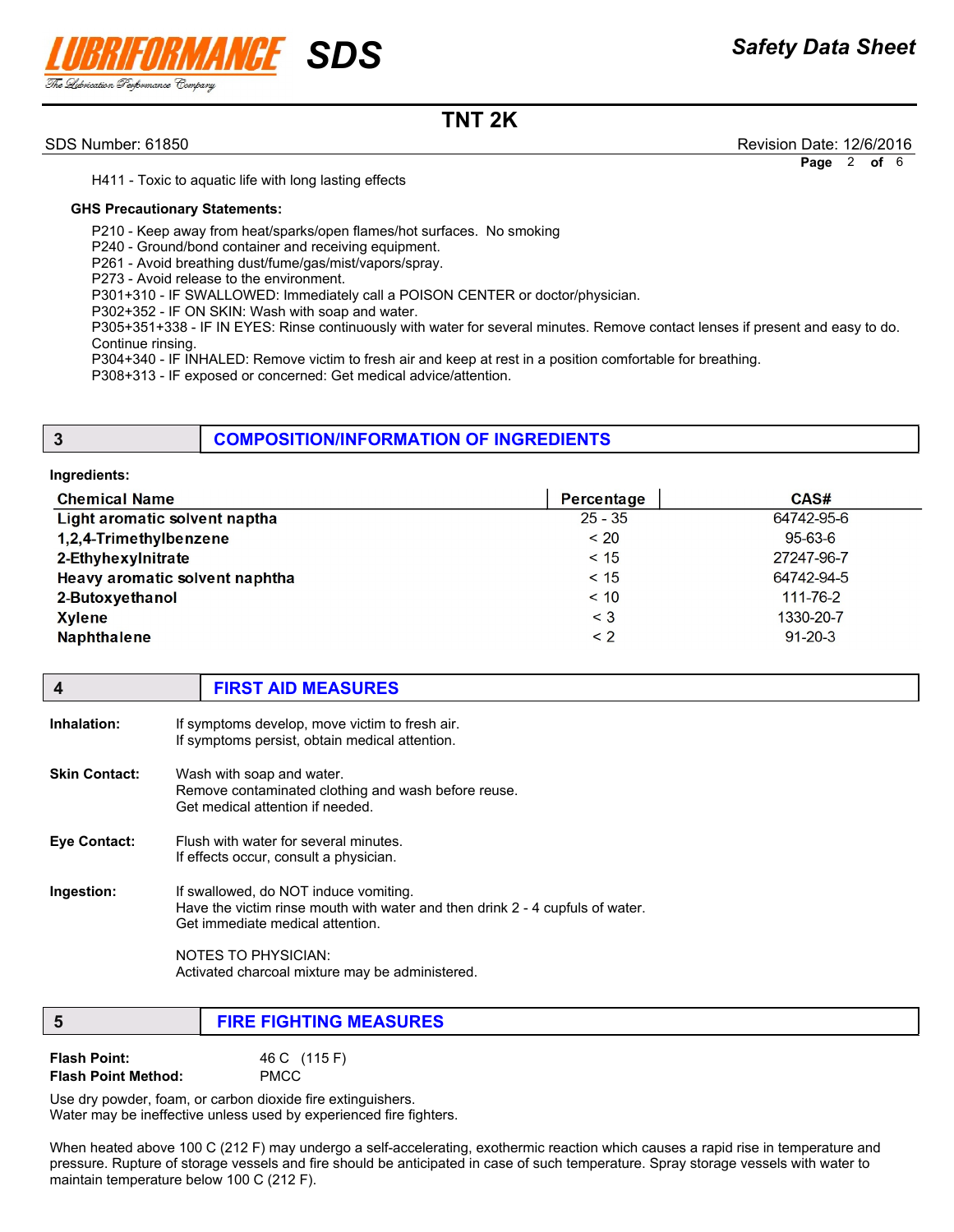

SDS Number: 61850 Revision Date: 12/6/2016

VAPOR MAY CAUSE FLASH FIRE. Vapors may accumulate in low or confined areas or travel a considerable distance to a source of ignition and flash back. Runoff to sewer may create fire or explosion hazard.

Fire fighters should wear positive pressure self-contained breathing apparatus (SCBA) and full turnout gear.

Decomposition products may include the following material: Carbon dioxide, Carbon monoxide, Nitrogen oxides

6 ACCIDENTAL RELEASE MEASURES

Eliminate sources of ignition - Heat, sparks, flame, and electricity Contain spilled material. Collect in suitable and properly labeled containers. Pick up excess with inert absorbant material Keep away from drains and ground water.

| 7                            | <b>HANDLING AND STORAGE</b>                                                                                                                                                                                                                                                                                                                                                                                                                                                                                          |
|------------------------------|----------------------------------------------------------------------------------------------------------------------------------------------------------------------------------------------------------------------------------------------------------------------------------------------------------------------------------------------------------------------------------------------------------------------------------------------------------------------------------------------------------------------|
| <b>Handling Precautions:</b> | Do not pressurize, cut, weld, braze, solder, drill, or grind container<br>Handle with care and avoid spillage on the floor (slippage).<br>Ground and bond containers when transferring material                                                                                                                                                                                                                                                                                                                      |
|                              | When heated above 100 C (212 F) may undergo a self-accelerating, exothermic reaction which causes<br>a rapid rise in temperature and pressure. Rupture of storage vessels and fire should be anticipated in<br>case of such temperature.                                                                                                                                                                                                                                                                             |
|                              | Product transfer:<br>Do not heat the product. Prior to staring transfer pump, ensure all valves in the product discharge line<br>are open and that the line is unobstructed. Immediately after starting the transfer pump, verify that the<br>product is flowing. If the product is not flowing, shut the pump off immediately. A pneumatic driven<br>diaphragm pump or pumps of other designs equipped with high temperature (75 C) shut off devices are<br>recommended when pumps are provided at fixed locations. |
| <b>Storage Requirements:</b> | Avoid all possible ignition sources.<br>Do not heat<br>Warehouses equipped with fire suppression systems are recommended.<br>Suppression system should be adequate to keep product cool in the event of a fire.<br>Keep container in a cool, well ventilated area.<br>Store in a tightly closed container and sealed until ready for use.                                                                                                                                                                            |

| 8                                        | <b>EXPOSURE CONTROLS/PERSONAL PROTECTION</b>                                                                                                                                                                                                                            |
|------------------------------------------|-------------------------------------------------------------------------------------------------------------------------------------------------------------------------------------------------------------------------------------------------------------------------|
| <b>Engineering Controls:</b>             | All ventilation should be designed in accordance with OSHA standard (29 CFR 1910.94).                                                                                                                                                                                   |
| <b>Personal Protective</b><br>Equipment: | Use of safety glasses and gloves is recommended.                                                                                                                                                                                                                        |
| <b>Exposure Guidelines:</b>              | Light Aromatic Solvent Naphtha (Petroleum)<br>OSHA TWA: 500 ppm<br>2-Ethylhexylnitrate<br>OSHA TWA: 1 ppm, 8 hrs<br>1,2,4-Trimethylbenzene<br>ACGIH TWA: 25 ppm<br>2-Butoxyethanol<br>OSHA PEL: 25 ppm, 120 mg/m <sup>^3</sup><br>OSHA TWA: 25 ppm<br>ACGIH TWA: 25 ppm |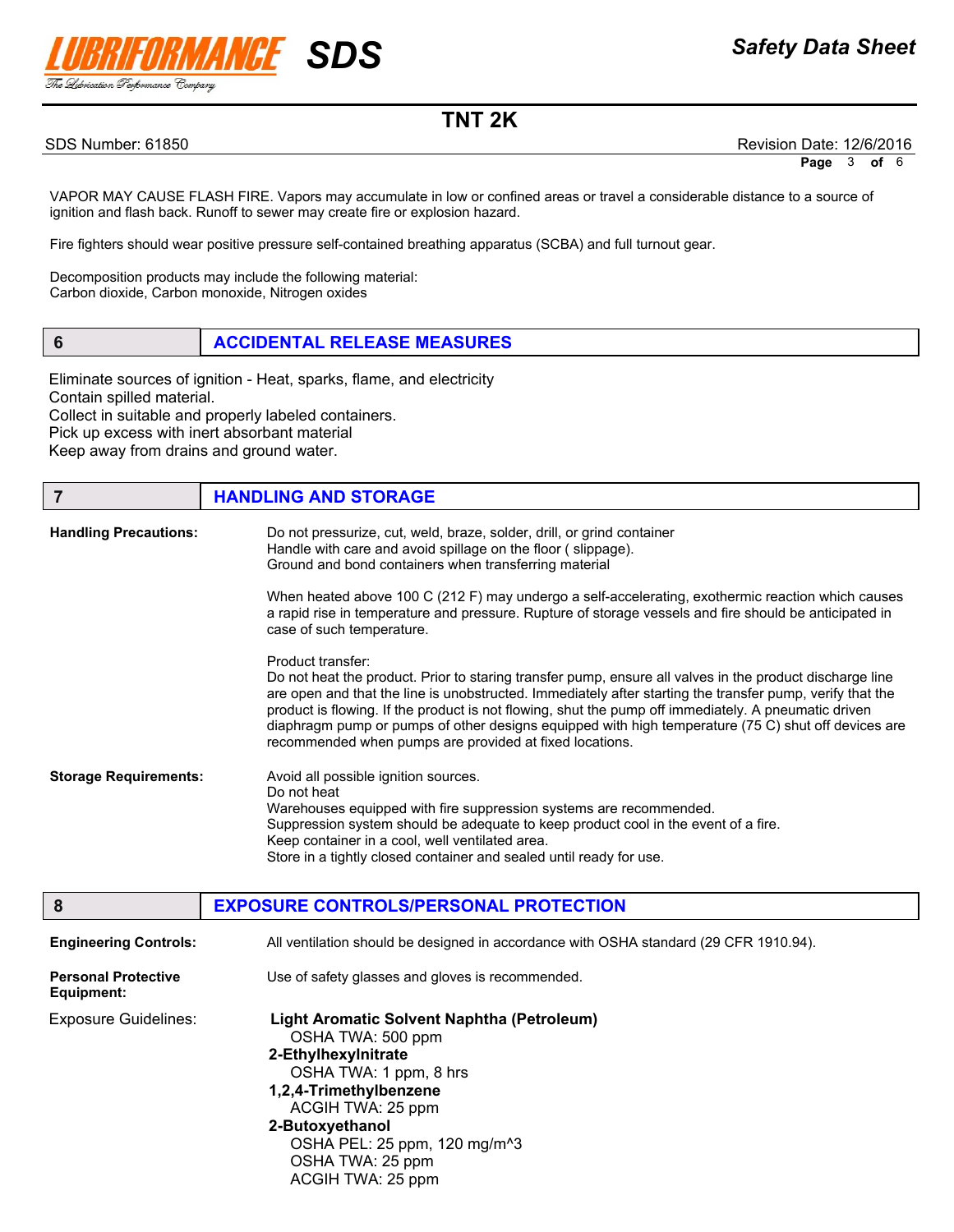

SDS Number: 61850 Revision Date: 12/6/2016

Page 4 of 6

 Xylene OSHA TWA: 100 ppm, 435 mg/m^3 ACGIH TWA: 100 ppm, 434 mg/m^3 OSHA STEL: 150 ppm, 655 mg/m^3 ACGIH STEL: 150 ppm, 651 mg/m^3

| 9                                                                                                                                                                                                                                          | PHYSICAL AND CHEMICAL PROPERTIES                                                                                                                                       |                                                                                                                                          |                                                                                                                            |
|--------------------------------------------------------------------------------------------------------------------------------------------------------------------------------------------------------------------------------------------|------------------------------------------------------------------------------------------------------------------------------------------------------------------------|------------------------------------------------------------------------------------------------------------------------------------------|----------------------------------------------------------------------------------------------------------------------------|
| Appearance:<br><b>Physical State:</b><br><b>Spec Grav./Density:</b><br><b>Viscosity:</b><br><b>Boiling Point:</b><br><b>Flammability:</b><br><b>Partition Coefficient:</b><br><b>Vapor Pressure:</b><br>pH:<br>Evap. Rate:<br>Decomp Temp: | Amber<br>Liquid<br>0.90 at 60F<br>Not available<br>Not available<br>Not available<br>Not available<br>Not available<br>Not available<br>Not available<br>Not available | Odor:<br>Solubility:<br><b>Freezing/Melting Pt.:</b><br><b>Flash Point:</b><br><b>Vapor Density:</b><br><b>Bulk Density:</b><br>UFL/LFL: | Aromatic solvent<br>Nil in water<br>Not available<br>46 C (115 F)<br>Not available<br>7.41 lbs/gal at 60F<br>Not available |
| 10                                                                                                                                                                                                                                         | <b>STABILITY AND REACTIVITY</b>                                                                                                                                        |                                                                                                                                          |                                                                                                                            |
| <b>Chemical Stability:</b>                                                                                                                                                                                                                 | Unstable at temperatures greater than 100 C (212 F)                                                                                                                    |                                                                                                                                          |                                                                                                                            |

| <b>Chemical Stability:</b>      | Unstable at temperatures greater than 100 C (212 F)                                           |
|---------------------------------|-----------------------------------------------------------------------------------------------|
| <b>Conditions to Avoid:</b>     | High temperatures above 50 C (122 F), sparks, and open flame.                                 |
| <b>Materials to Avoid:</b>      | Avoid strong oxidizing agents.                                                                |
|                                 | May burn or react violently to flourine/oxygen mixtures.                                      |
| <b>Hazardous Decomposition:</b> | Combustion will produce carbon dioxide and, possibly toxic chemicals such as carbon monoxide. |

11 **TOXICOLOGICAL INFORMATION** 

Repeated skin contact with this product may cause dermatitis or an oil acne. No component is listed as a mutagen or teratogen.

#### EYE EFFECTS:

Solvent Petroleum Naphtha slightly irritating in rabbits

#### SKIN EFFECTS:

Solvent Petroleum Naphtha no deaths reported at 4 ml/kg in rats. Slightly irritating to rabbits at 4 hours. 2-Ethylhexylnitrate LD50 >5000 mg/kg in rabbits

#### ACUTE ORAL EFFECTS:

Solvent Petroleum Naphtha, LD50, 10 ml/kg in rats. Naphthalene, Oral LD50, 2600 mg/kg in rats. 2-Butoxyethanol Oral LD50 1.4 g/kg in guinea pigs. 2-Ethylhexylnitrate LD50 >10000 mg/kg in rats

#### ACUTE INHALATION EFFECTS:

Solvent Petroleum Naphtha, no deaths at 710 ppm in rats at 4 hours. 2-Butoxyethanol LC50 is >633 ppm in guinea pig at 1 hour

12 **ECOLOGICAL INFORMATION** 

Avoid exposing to the environment.

Toxic to aquatic organisms.

May cause long term adverse effects in the aquatic environment. Based on calculations.

This product contains components which may be persistent in the environment.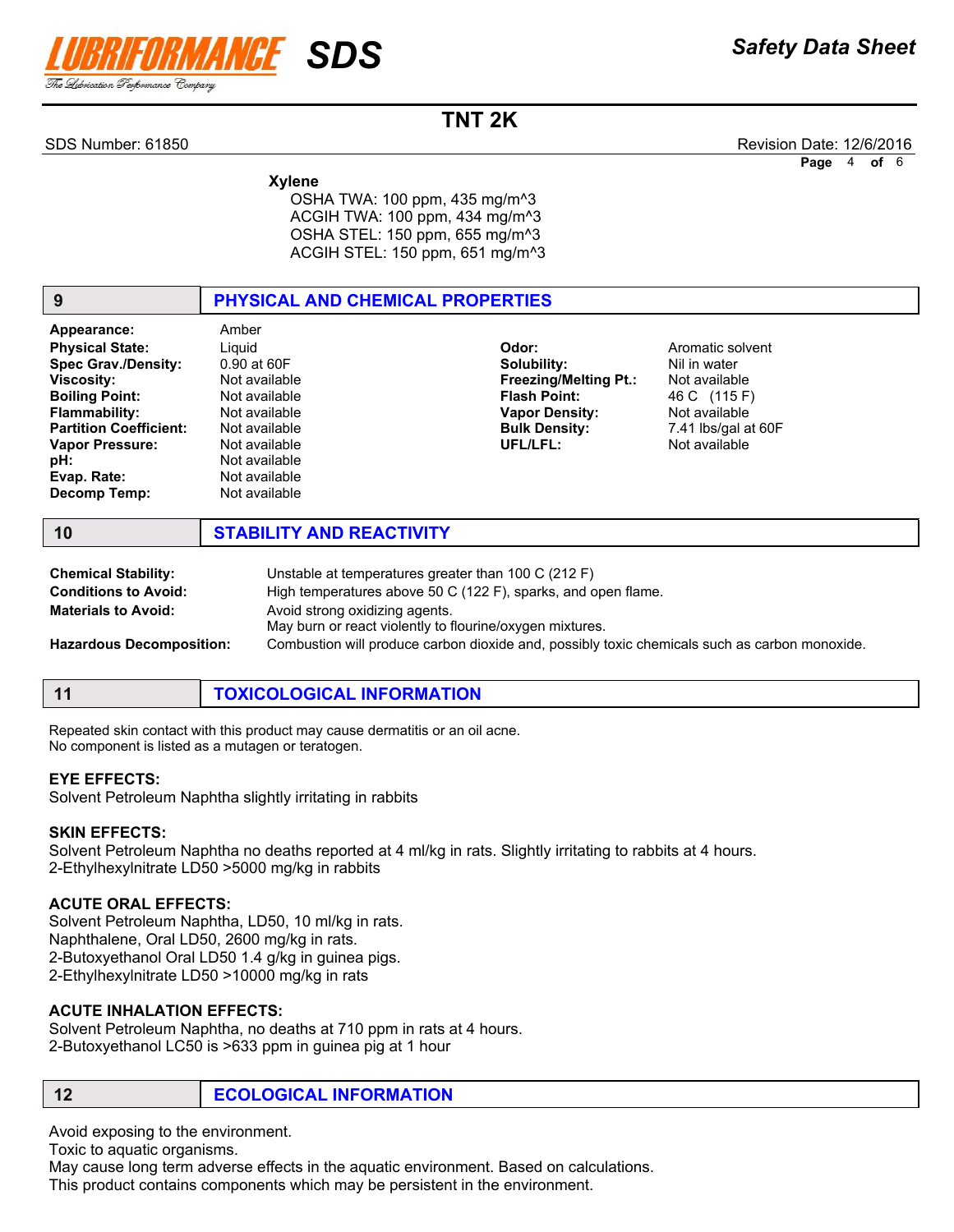# III SDS

TNT 2K

SDS Number: 61850 Revision Date: 12/6/2016

Page 5 of 6

## 13 **DISPOSAL CONSIDERATIONS**

Dispose of waste material in accordance with all local, state/provincial, and national requirements. Do not flush to surface water or drains.

| 14 | <b>TRANSPORT INFORMATION</b> |
|----|------------------------------|
|    |                              |

UN1993, Flammable liquids, n.o.s., 3, PGIII, (Contains Petroleum Naphtha, 1,2,4-Trimethylbenzene.)(marine pollutant)

This material is not regulated for US DOT transportation in containers less than 119 Gallons.

IMDG & IATA: UN1993, Flammable liquid, n.o.s., (Contains Petroleum Naphtha, 1,2,4-Trimethylbenzene), 3, PGIII. marine pollutant.

#### 15 REGULATORY INFORMATION

Component (CAS#) [%] - CODES

---------------------------------------------------------------- Solvent naphtha, petroleum, light arom. (64742-95-6) [25-35%] TSCA

1,2,4-Trimethylbenzene (95-63-6) [<20%] MASS, NJHS, PA, SARA313, TSCA, TXAIR

Nitric acid, 2-ethylhexyl ester (27247-96-7) [<15%] TSCA

Solvent naphtha, petroleum, heavy arom. (64742-94-5) [<15%] TSCA

2-Butoxyethanol (111-76-2) [<10%] HAP, MASS, OSHAWAC, PA, TSCA, TXAIR

RQ(100LBS), Xylene (1330-20-7) [<3%] CERCLA, CSWHS, EPCRAWPC, HAP, MASS, NJHS, OSHAWAC, PA, SARA313, TOXICRCRA, TSCA, TXAIR, TXHWL

RQ(100LBS), Naphthalene (91-20-3) [<2%] CERCLA, CSWHS, EPCRAWPC, GADSL, HAP, MASS, NJHS, OSHAWAC, PA, PRIPOL, SARA313, TOXICPOL, TOXICRCRA, TSCA, TXAIR, TXHWL

Regulatory CODE Descriptions

---------------------------------------------------------------- RQ = Reportable Quantity TSCA = Toxic Substances Control Act MASS = MA Massachusetts Hazardous Substances List NJHS = NJ Right-to-Know Hazardous Substances PA = PA Right-To-Know List of Hazardous Substances SARA313 = SARA 313 Title III Toxic Chemicals TXAIR = TX Air Contaminants with Health Effects Screening Level HAP = Hazardous Air Pollutants OSHAWAC = OSHA Workplace Air Contaminants CERCLA = Superfund clean up substance CSWHS = Clean Water Act Hazardous substances EPCRAWPC = EPCRA Water Priority Chemicals TOXICRCRA = RCRA Toxic Hazardous Wastes (U-List) TXHWL = TX Hazardous Waste List GADSL = Global Automotive Declarable Substance List (GADSL) PRIPOL = Clean Water Act Priority Pollutants